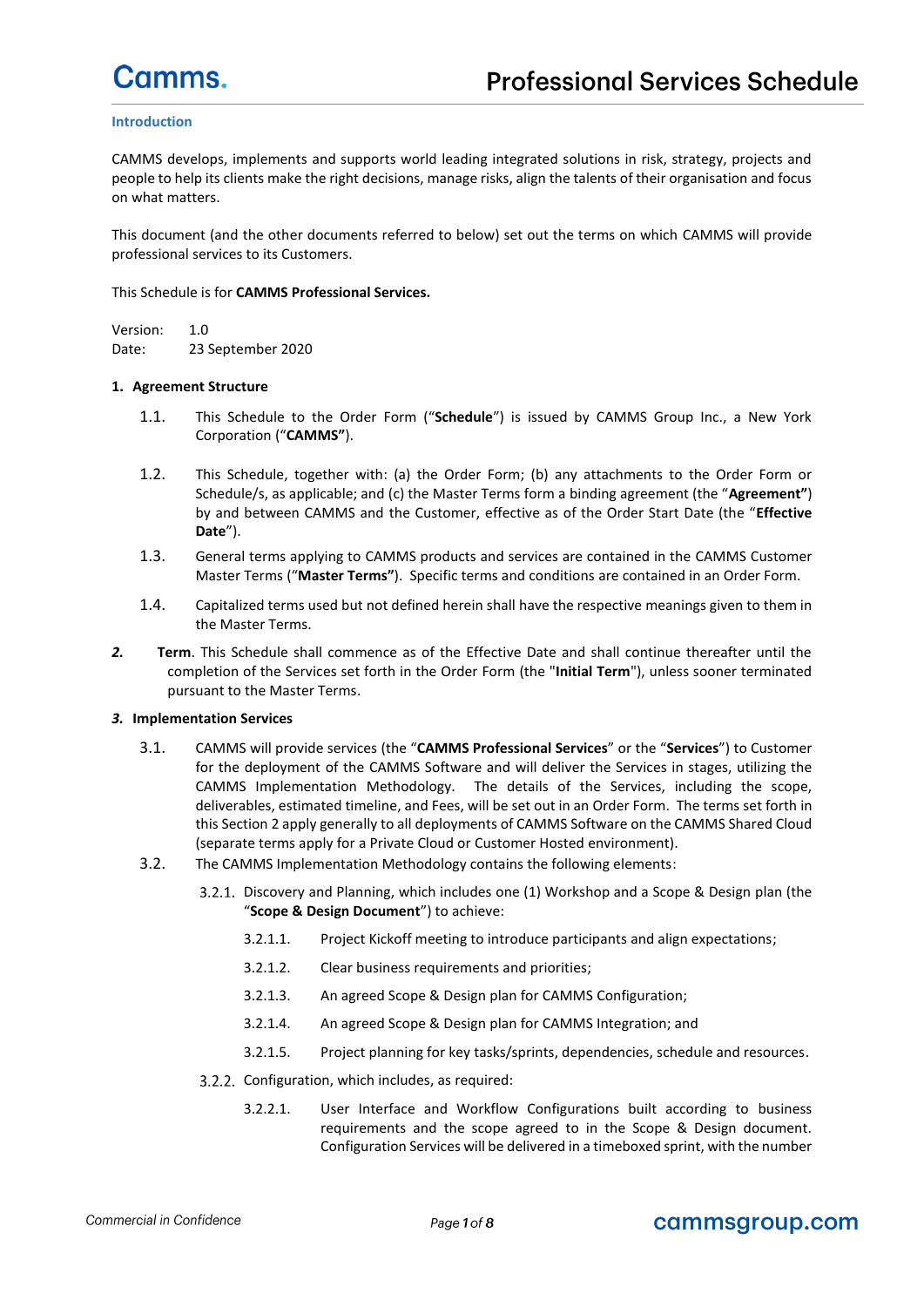of days to be agreed by CAMMS and Customer and set forth in the Scope & Design Document;

- 3.2.2.2. Dashboard and Report Configurations built according to business requirements and scope agreed in the Scope & Design Document. Configuration Services will be delivered in a timeboxed sprint, with the number of days to be agreed by CAMMS and Customer and set forth in the Scope & Design Document; and
- 3.2.2.3. Unit Testing of Configuration.
- 3.2.3. Integration, which includes as required:
	- 3.2.3.1. Integrations built according to business requirements and scope agreed in the Scope & Design Document; and
	- 3.2.3.2. Systems Integration Testing (SIT).
- 3.2.4. Testing & Validation, which includes, as required:
	- 3.2.4.1. Delivery of Test Plan & Test Scripts;
	- 3.2.4.2. System Integration Testing (SIT);
	- 3.2.4.3. User Acceptance Testing (UAT) Preparations, including test data and resource planning; and
	- 3.2.4.4. UAT, to be performed by the Customer.
- 3.2.5. Training, which includes, as required:
	- 3.2.5.1. Development of a Training & Support Plan;
	- 3.2.5.2. Administrator Training, according to the Training & Support Plan;
	- 3.2.5.3. End User Training, according to the Training & Support Plan; and
	- 3.2.5.4. Access and introduction to cammscollege.
- 3.2.6. Deployment & Go-Live, which includes, as required:
	- 3.2.6.1. Planning of Go-Live Event;
	- 3.2.6.2. Go-Live Event, where the CAMMS Configurations and Integrations are deployed to the CAMMS Production environment (PROD); and
	- 3.2.6.3. Handover to BAU Support, according to the Training & Support Plan.
- 3.2.7. Project Management, which includes, as required:
	- 3.2.7.1. Project Planning, initially as a high level plan, with tasks/sprints, dependencies, schedule and resources confirmed upon completion of Discovery & Planning Stage
	- 3.2.7.2. Project Coordination, ongoing throughout the project
	- 3.2.7.3. Project Status Reporting, and associated meeting, according to an agreed schedule
	- 3.2.7.4. Project Governance, typically a monthly meeting that includes Project Sponsors
- 3.3. Utilising the CAMMS Implementation Methodology, CAMMS and the Customer will agree upon the scope of activities and the Professional Service Fees to deliver the Services.
- a. **Scope and Fee in Order Form**. Based on the information provided by the Customer, CAMMS will provide a scope of activities, and Professional Service Fee, in the Order Form. The Order Form will set forth any specific Customer responsibilities and obligations not included in this Schedule or the Master Terms. Payment terms shall be included in the Master Terms.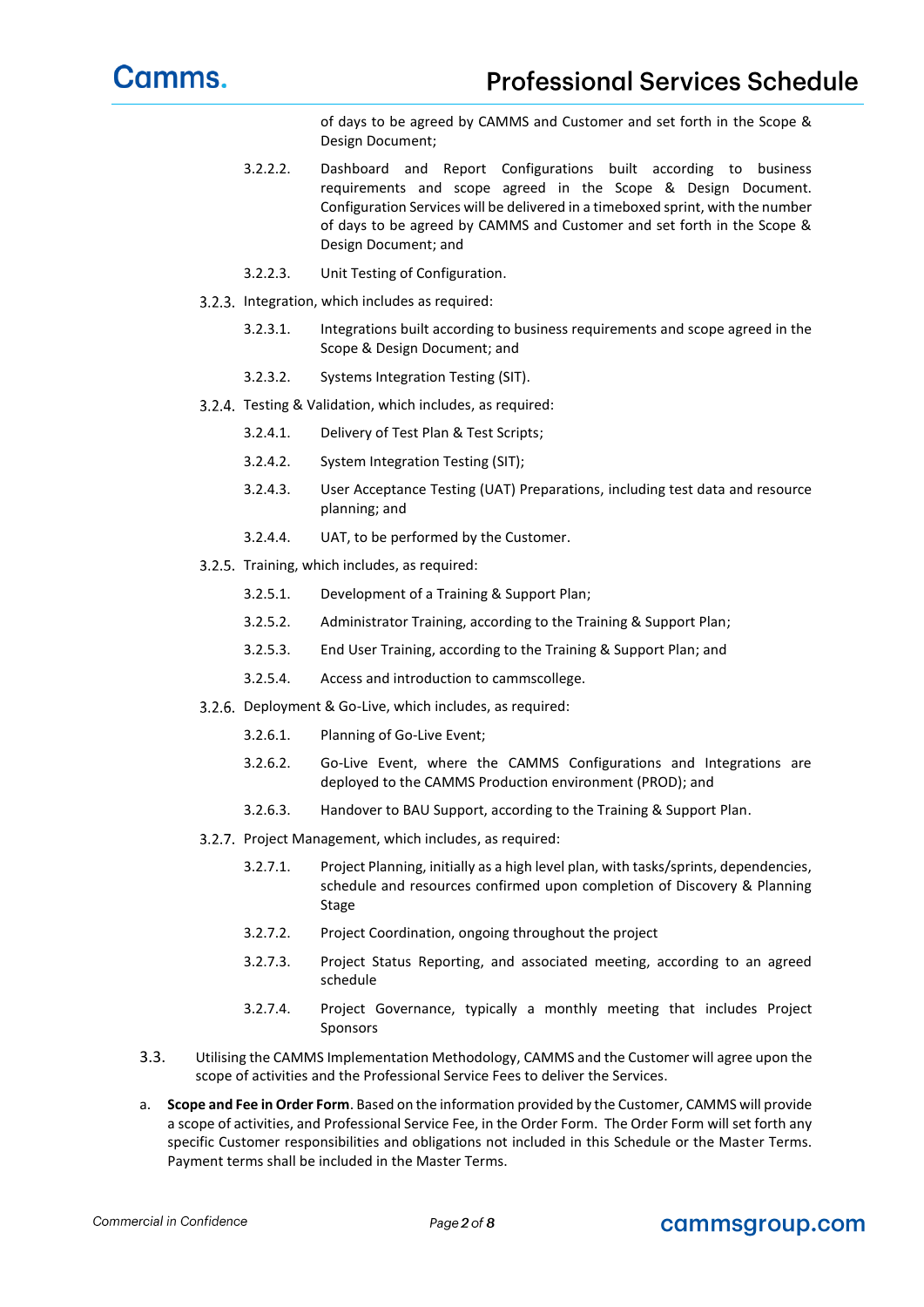- b. **Changes to Scope**. In the event that either the Customer wishes to change the scope of performance of the Services, it shall submit details of the requested change to CAMMS in writing (a "**Change Order**"). CAMMS shall, within a reasonable time (not to exceed seven (7) days) after receiving a Change Order, provide a written estimate to the Customer of:
	- i. the likely time required to implement the change;
	- ii. any necessary variations to the Fees and other charges for the Services arising from the change;
	- iii. the likely effect of the change on the Services;
	- iv. any other impact the change might have on the performance of this Agreement; and
	- v. any other information reasonably requested by the Customer.
- c. Promptly after receipt of the written estimate, the parties shall negotiate and agree in writing on the terms of such change. Neither party shall be bound by any Change Order unless mutually agreed upon in writing in accordance with **Error! Bookmark not defined.**3.3.
- d. **Development Items**. Items where development would be required are considered out of scope, until a detailed scoping and analysis of the use case and associated data is conducted. Business requirements that are not possible within the current function of the CAMMS Software will be considered as a customisation and will be scoped and costed separately from the implementation costs, unless otherwise agreed in writing.
- 3.4. CAMMS will perform the Services generally between 8:30AM and 5:30 PM EST Monday through Friday, except for relevant scheduled holidays.
- 3.5. Scheduling of CAMMS resources is subject to availability at the sole discretion of CAMMS.

#### **4. Deliverables**

CAMMS will provide the following Deliverables using the service delivery approach described above. "**Deliverables**" means all documents, work product, and other materials that are delivered to Customer hereunder or prepared by or on behalf of Service Provider in the course of performing the Services.

| <b>Stage</b>         | <b>Deliverables</b>            | <b>Acceptance Criteria as required</b>                                           |  |
|----------------------|--------------------------------|----------------------------------------------------------------------------------|--|
|                      | Scope & Design document        | Signoff of Scope & Design document                                               |  |
| Discovery & Planning | Project Plan                   | Delivery of Project Plan                                                         |  |
|                      | <b>CAMMS Configurations</b>    | Delivery of CAMMS Configuration according to the Scope<br>& Design document:     |  |
| Configuration        | <b>CAMMS Integrations</b>      | Delivery of CAMMS Integration Scope according to the<br>Scope & Design document: |  |
|                      | Test Plan                      | Delivery of CAMMS Test Plan                                                      |  |
| Testing & Validation | <b>Test Scripts</b>            | Delivery of CAMMS Test Scripts according to Test Plan                            |  |
| <b>Training</b>      | Training & Support Plan        | Delivery of CAMMS Training & Support Plan                                        |  |
|                      | <b>Administration Training</b> | Admin Training delivered according to the Training Plan                          |  |
|                      | <b>End User Training</b>       | End User Training delivered according to the Training Plan                       |  |

#### cammsgroup.com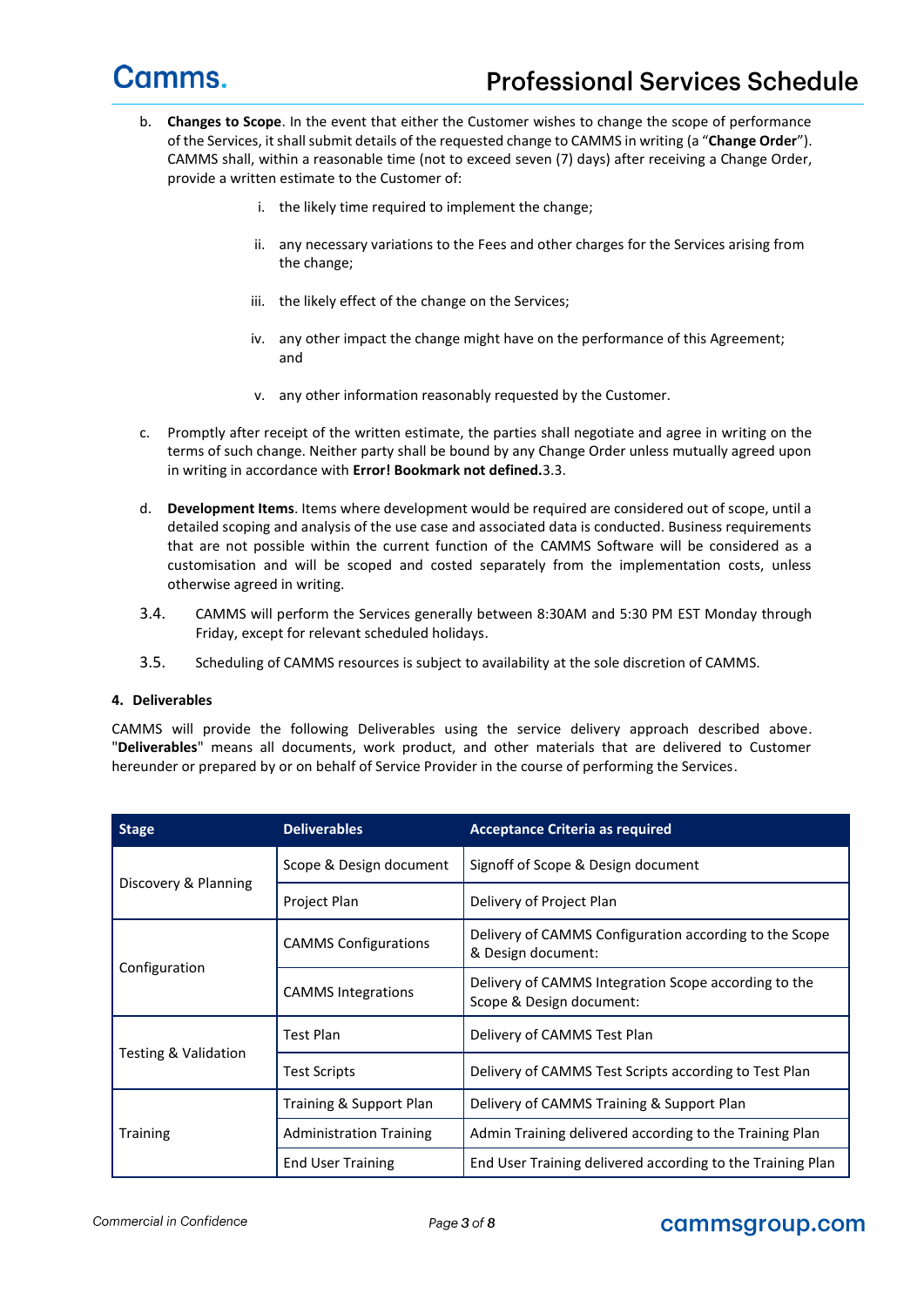### **Professional Services Schedule**

| <b>Stage</b>              | Deliverables                  | <b>Acceptance Criteria as required</b>                |  |
|---------------------------|-------------------------------|-------------------------------------------------------|--|
| Deployment & Go Live      | <b>CAMMS Solution</b>         | CAMMS Configurations & Integrations delivered to PROD |  |
| Post Go Live Support      | Post Go Live Support          | Delivery of Post Go Live Support Services             |  |
| <b>Project Management</b> | <b>Project Status Reports</b> | Delivery of Project Status Reports                    |  |

#### **5. Additional Representations and Warranties.**

- 5.1. Each party represents and warrants to the other party that:
	- a. it is duly organized, validly existing and in good standing as a corporation or other entity as represented herein under the laws and regulations of its jurisdiction of incorporation, organization, or chartering;
	- b. it has the full right, power, and authority to enter into this Agreement, to grant the rights and licenses granted hereunder, and to perform its obligations hereunder;
	- c. the execution of this Agreement by its representative whose signature is set forth at the end hereof has been duly authorized by all necessary corporate action of the party; and
	- d. when executed and delivered by such party, this Agreement will constitute the legal, valid, and binding obligation of such party, enforceable against such party in accordance with its terms.
- 5.2. CAMMS represents and warrants to Customer that:
	- a. it shall perform the Services using personnel of required skill, experience, and qualifications and in a professional and workmanlike manner in accordance with industry standards for similar services and shall devote adequate resources to meet its obligations under this Agreement; and
	- b. it is in compliance with, and shall perform the Services in compliance with, all applicable Laws.
- 5.3. EXCEPT FOR THE EXPRESS WARRANTIES CONTAINED IN THIS SCHEDULE AND THE MASTER TERMS AND APPLICABLE ORDER FORM. (A) EACH PARTY HEREBY DISCLAIMS ALL WARRANTIES, EITHER EXPRESS, IMPLIED, STATUTORY, OR OTHERWISE UNDER THIS SCHEDULE, AND (B) CAMMS SPECIFICALLY DISCLAIMS ALL IMPLIED WARRANTIES OF MERCHANTABILITY, FITNESS FOR A PARTICULAR PURPOSE, AND TITLE, AND NON-INFRINGEMENT.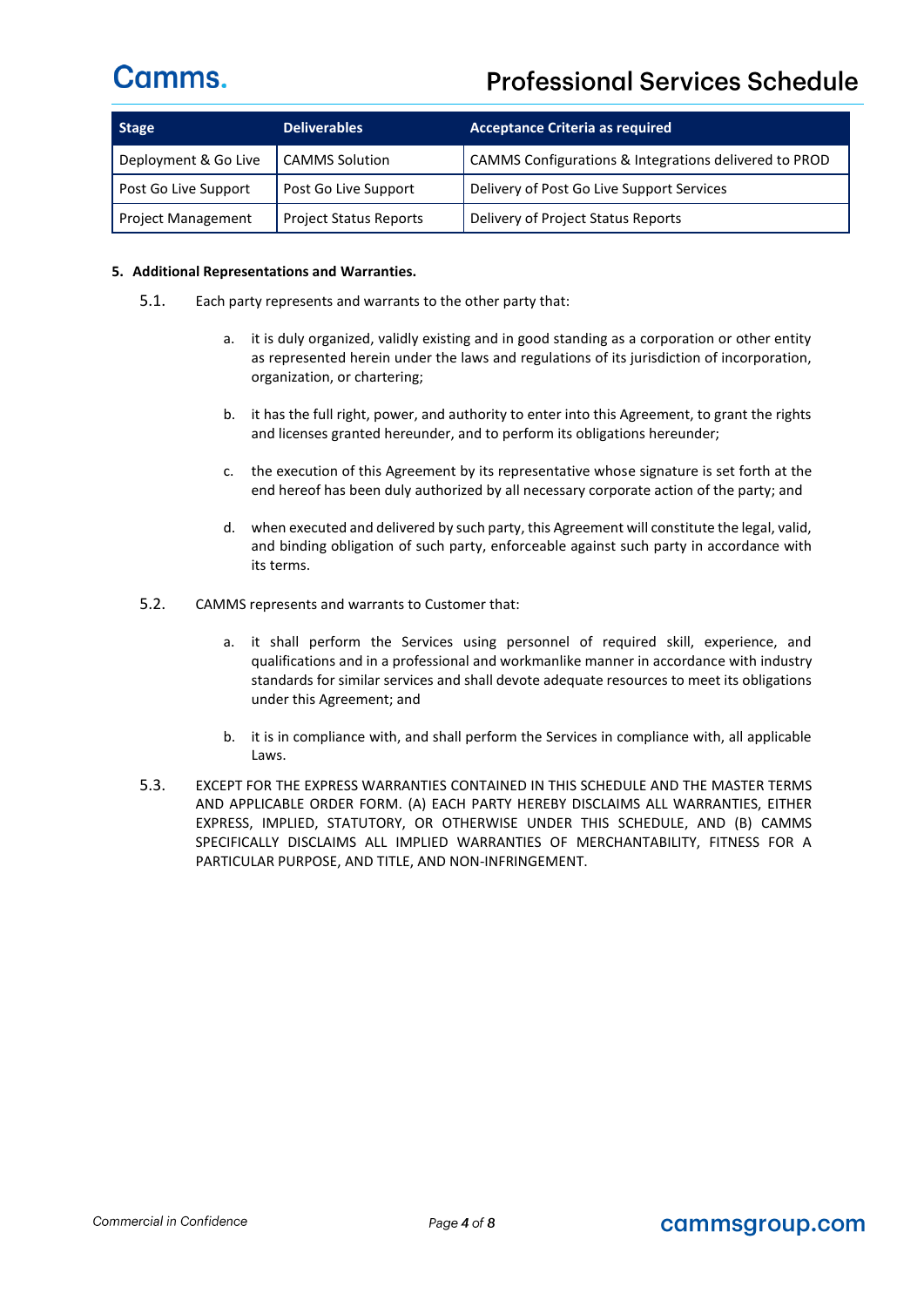#### **6. Customer Responsibilities and Obligations.**

In addition to any specific items listed in an Order Form and the terms set forth in the Master Terms, the Customer is responsible for the following items for any implementation project:

- 6.1. Resource Management
	- $6.1.1.$ The Customer will assign a Project Manager within Customer's organization who shall ensure the CAMMS resources have timely access to required people and technologies.
		- $6.1.2.$ The Customer will assign the necessary IT SMEs and IT support resources to be available to CAMMS as required for the duration of the project.
		- $6.1.3.$ The Customer will assign the necessary Business SMEs, who can communicate business requirements and priorities, to be available to CAMMS as required for the duration of the project.
		- $6.1.4.$ Customer will assign a CAMMS Administrator to be available to CAMMS as required for the duration of the project.
		- $6.1.5.$ The Customer will communicate project responsibilities to all the Customer's project participants in a timely manner.
		- $6.1.6.$ The Customer is solely responsible for managing third parties.
- 6.2. Access Management
	- $6.2.1.$ The Customer shall inform relevant CAMMS staff of any site access requirements, and relevant Customer security and safety policies, no later than seven (7) days prior to arrival of CAMMS staff for on-site work.
	- $6.2.2.$ The Customer shall provide all necessary access to networks, systems, and offices (as required and agreed upon in the Order Form) for the CAMMS project team during project activities, including remote access as agreed.
	- $6.2.3.$ The Customer shall provide phone and email contact details for relevant Customer staff to the CAMMS staff performing work under the Order Form.
- 6.3. Schedule
	- $6.3.1.$ In accordance with Section 2.3 herein, the Customer is responsible for notifying the CAMMS Project Manager, in writing, of any changes to the schedule of work as soon as the Customer becomes aware of the change.
	- $6.3.2.$ The Customer is responsible for any delay not under the control of CAMMS that results in CAMMS personnel being unable to fulfil their scheduled tasks. Such delays will be managed through the CAMMS Change Management Process.
	- $6.3.3.$ The Customer will provide advance notice of no less than five (5) working days to the CAMMS Project Manager if the Customer is requesting any rescheduling of work associated with the Order Form. Notice of less than five (5) days will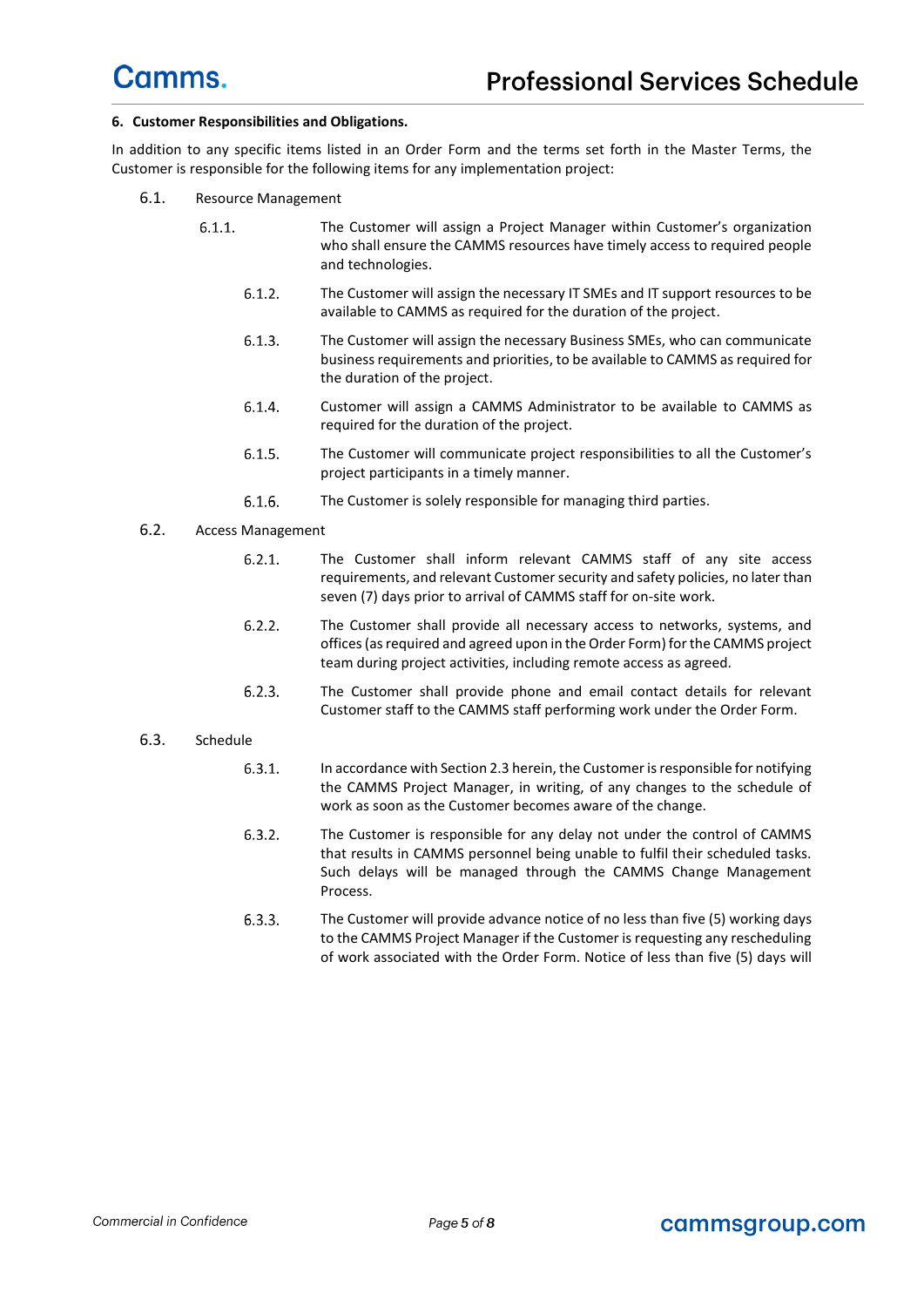

be managed through the CAMMS Change Management Process at CAMMS' discretion, subject to available resources.

- 6.4. Approvals
	- $6.4.1.$ The Customer shall provide feedback on CAMMS documents within five (5) business days of being delivered for review, unless mutually agreed otherwise in writing.
	- $6.4.2.$ The Customer shall approve of and signoff on documents within five (5) business days of the final version being delivered for signoff, unless mutually agreed otherwise in writing.
	- $6.4.3.$ One iteration of Customer feedback is assumed, unless mutually agreed otherwise in writing.
	- $6.4.4.$ The Customer is responsible for collating feedback and test results for CAMMS Deliverables so they are consistent and clear.

#### 6.5. Testing

- $6.5.1.$ The Customer is responsible for planning and executing any testing not explicitly defined in the scope of services, including test scripts and associated test plan.
- $6.5.2.$ The Customer will support CAMMS to help isolate and resolve issues identified by testing.
- $6.5.3.$ The Customer will provide test data to CAMMS that is fit for purpose.

#### 6.6. Other

- $6.6.1.$ The Customer is responsible for completing any internal consultation and preparation of a single source of requirements.
- $6.6.2.$ The Customer is responsible for any changes to Customer business processes as a result of this implementation.
- $6.6.3.$ The Customer will ensure that data associated with the project is substantially and materially fit for purpose.
- 6.6.4. Project Schedules are dependent on timely completion of Customer responsibilities, including signoff, feedback and acceptance.
- $6.6.5.$ The Customer is responsible for any data migration not explicitly defined in the scope of services.
- 6.6.6. Requests by the Customer Project Manager for additional sprints, additional services or other changes to the scope described in the Order Form may attract addition service fees at standard CAMMS service rates, terms and conditions.
- $6.6.7.$ Customer shall obtain and maintain all necessary licenses and consents and comply with all applicable Law in relation to the Services, in all cases before the date on which the Services are scheduled to begin.

#### *7.* **Exclusions**

- 7.1. The following items are explicitly excluded from the scope of CAMMS Professional Services:
	- $7.1.1.$ Provision, preparation or availability of any hardware or third-party software;
	- $7.1.2.$ Performance of Customer procedures, reviews, change controls, documentation, approvals, and methodologies unless explicitly agreed by CAMMS;
	- $7.1.3.$ Data integration, transformation, data modelling, migrations and data loads other than those explicitly defines as a Deliverable in an Order Form;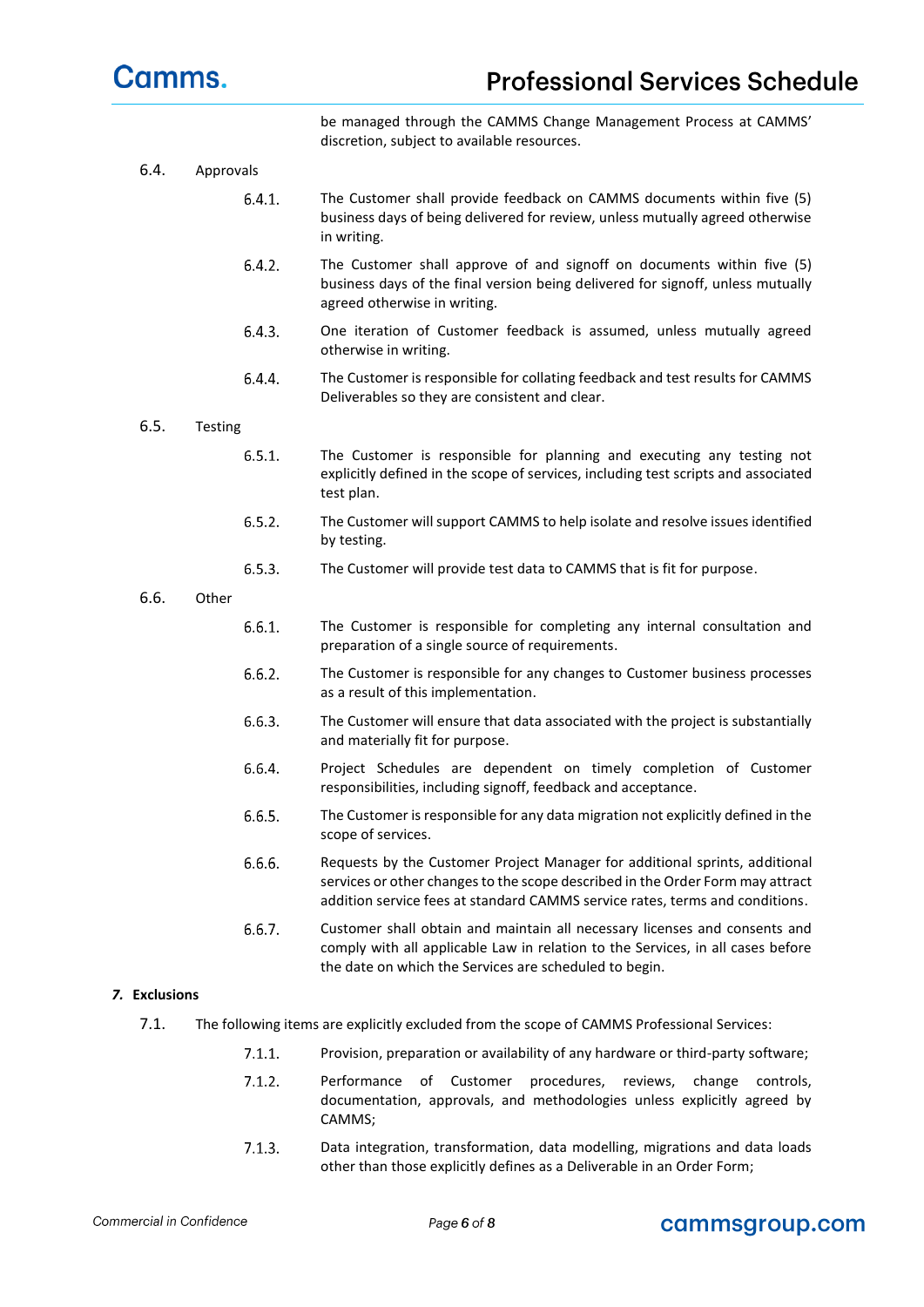- $7.1.4.$ Education, training or knowledge transfer other than the Training Services explicitly set forth in an Order Form;
- $7.1.5.$ Browser settings, configuration, testing, issue management or problem management;
- $7.1.6.$ Performance settings, configuration, testing, issue management or problem management; and
- $7.1.7.$ Ongoing support and maintenance of any Deliverable.

#### *8.* **Force Majeure**

- 8.1. No party shall be liable or responsible to the other party, nor be deemed to have defaulted under or breached this Schedule, for any failure or delay in fulfilling or performing any term of this Schedule (except for any obligations to make payments to the other party hereunder), when and to the extent such failure or delay is caused by or results from the following force majeure events ("**Force Majeure Events**"): (a) acts of God; (b) flood, fire, earthquake, or explosion; (c) war, invasion, hostilities (whether war is declared or not), terrorist threats or acts, riot, or other civil unrest; (d) government order or law; (e) actions, embargoes, or blockades in effect on or after the date of this Agreement; (f) action by any governmental authority; (g) national or regional emergency; (h) strikes, labor stoppages or slowdowns, or other industrial disturbances; (i) shortage of adequate power or transportation facilities; or (j) other similar events beyond the reasonable control of the party affected by the Force Majeure Event. The affected party shall promptly give notice of the Force Majeure Event to the other party, stating the period of time the occurrence is expected to continue.
- 8.2. The affected party shall use diligent efforts to end the failure or delay and ensure the effects of such Force Majeure Event are minimized and shall resume performance of its obligations as soon as reasonably practicable after the removal of the cause.

#### *9.* **Payment Terms and Milestones**

- **9.1.** In consideration for the provision of the Services by CAMMS and the rights granted to Customer under this Schedule, Customer shall pay the Fees for CAMMS Professional Services as set forth in the Order Form, and shall adhere to the payment terms set forth in the Master Terms. Fees shall be calculated on a daily rate and offered as a fixed fee for a fixed scope of work. All Fees are quoted exclusive of GST, travel, travel time and accommodation costs, and Customer agrees to reimburse CAMMS for all reasonable travel and out-of-pocket expenses incurred by CAMMS in connection with the performance of the Services.
- **9.2.** CAMMS will deliver invoices to the Customer upon the completion of the milestones outlined in this Section 9.2. All invoices are payable in US Dollars (USD) in accordance with the terms set forth in the Master Terms and applicable Order Form. The amount payable at each milestone will be set out in each Order Form.

| <b>Milestone No.</b> | <b>Description</b>      | <b>Meaning</b>                                                                                                                                                        | Amount (%<br><b>of</b><br>Professional<br><b>Services Fee</b> |
|----------------------|-------------------------|-----------------------------------------------------------------------------------------------------------------------------------------------------------------------|---------------------------------------------------------------|
| Milestone 1          | Project<br>Commencement | The Order Start Date                                                                                                                                                  | 40%                                                           |
| Milestone 2          | Configuration           | Delivery of CAMMS Configuration according<br>to the Scope & Design document                                                                                           | 25%                                                           |
| Milestone 4          | User Acceptance         | Earlier of:<br>Customer issuing an acceptance<br>٠<br>certificate<br>5 business days after CAMMS tells<br>٠<br>Customer the system is ready for<br>acceptance testing | 25%                                                           |